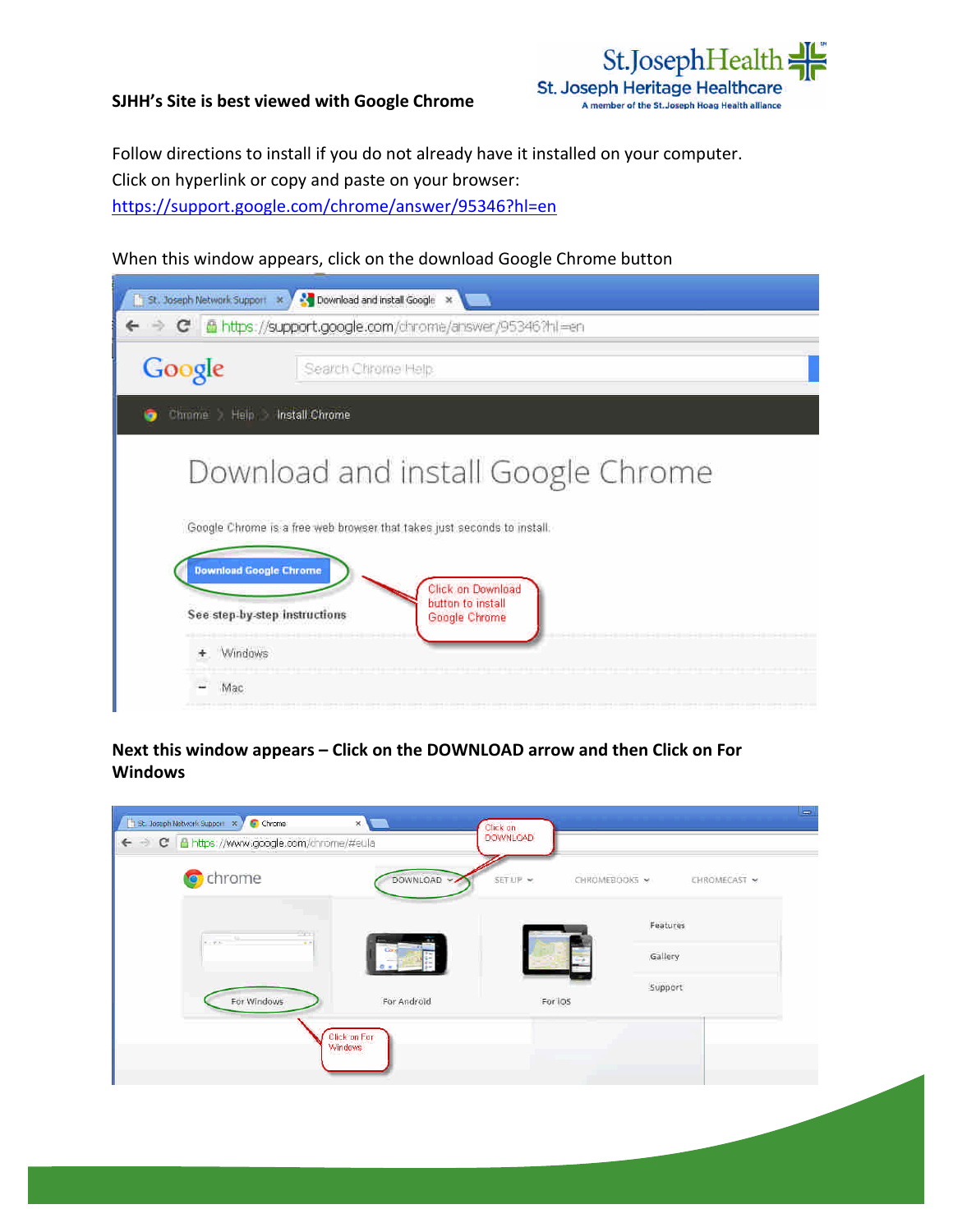# **To setup compatibility for IE browser follow the directions below:**

#### **Browser Compatibility Instructions:**

If Internet Explorer (IE) is version 7, 8 or 9:

- Go to www.sjhhnss.org
- On IE, select "Tools"
- Select "Compatibility View Setting"
- Type www.sjhhnss.org in the Add the website if not already there
- Click on Add
- Close
- Refresh page